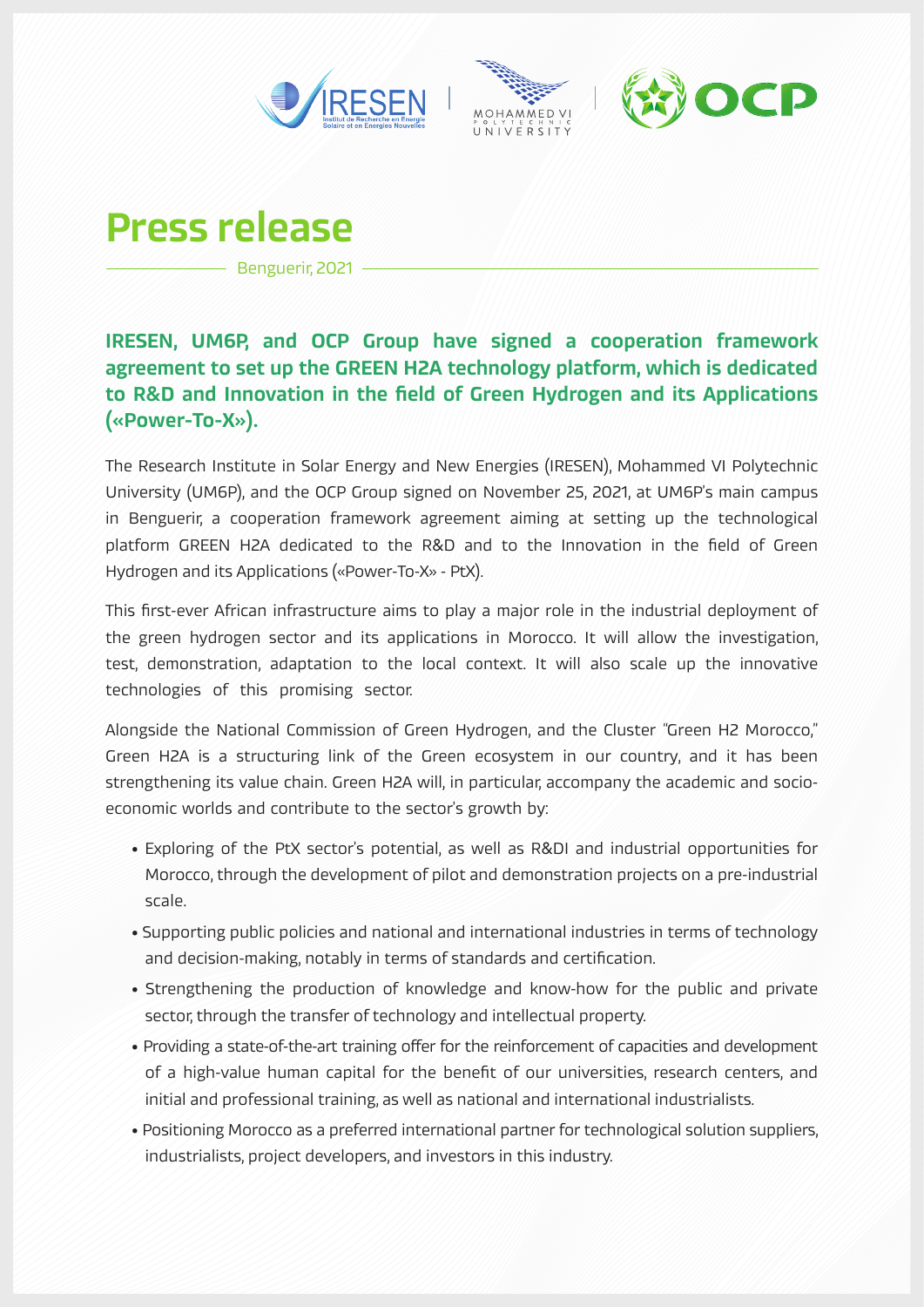Abdelaziz EL MALLAH, OCP Group's Industrial Executive Director said that "Green hydrogen production adds value to renewable energy, particularly its transformation into products with increased energy density and high economic potential, meeting a significant global demand for green molecules as the world moves closer to carbon neutrality." He added, "This is a genuine opportunity for our country, as well as a potentially lucrative market for our industrial conglomerate."

IRESEN's General Manager, Badr IKKEN, noted: «Hydrogen is an important component of the energy transition." He clarified that "it's a high-potential energy source that plays a role in both economic growth and long-term development.Further noting that "this platform will help our country's industrial sector deploy and scale more quickly," IKKEN added that "Green H2A will also be a valuable ally for the national stakeholders interested in boosting innovation and maximizing industrial value localisation in our country.»

Meanwhile, Hicham EL HABTI, President of UM6P stated that « UM6P welcomes the implementation of this infrastructure, which will be a real tool for creating value and knowledge and a significant way to train and qualify our human resources, as well as an opportunity to promote the development of the university. He further explained that "this project is a great opportunity for Morocco, which was named among the six countries with the greatest global potential in 2018." The UM6P president noted that "Morocco's generation of green hydrogen will boost our economy, contribute to our' industry's decarbonization, and allow us to co-finance our transition and energy security."

It's worth noting that one of the Green H2A platform's initial projects, a pre-industrial pilot production of 4 tons per day of green ammonia, is equipped with a 4MW electrolysis capacity, including 2MW PEM and 2MW alkaline. The platform, which will be housed in the center of the OCP Group's Jorf Lasfar industrial park on an initial area of 5ha, will be equipped with future «outdoor» pilots and demos, as well as a building containing «indoor» laboratories and research offices.

#### About OCP Group:

OCP plays an important role in feeding a growing global population, by providing essential elements for soil fertility and plant growth, with a century of experience and revenues reaching US\$ 5.9 billion in 2020. OCP is a leader in plant nutrition and the world's first producer of phosphate-based fertilizers. OCP provides a wide range of customized fertilizer products to enhance soil, increase agricultural yields, and help feed the planet in a sustainable and affordable way. Headquartered in Morocco and present on five continents, OCP works in close partnership with more than 350 customers across the world. Closer to home, OCP is committed to help drive forward Africa's environmental and social development and implement sustainable and prosperous agriculture through innovation. The Group is firmly convinced that leadership and profitability are necessarily synonymous with social responsibility and sustainable development. Its strategic vision is rooted in the meeting of these two dimensions.

Learn more: www.ocpgroup.ma